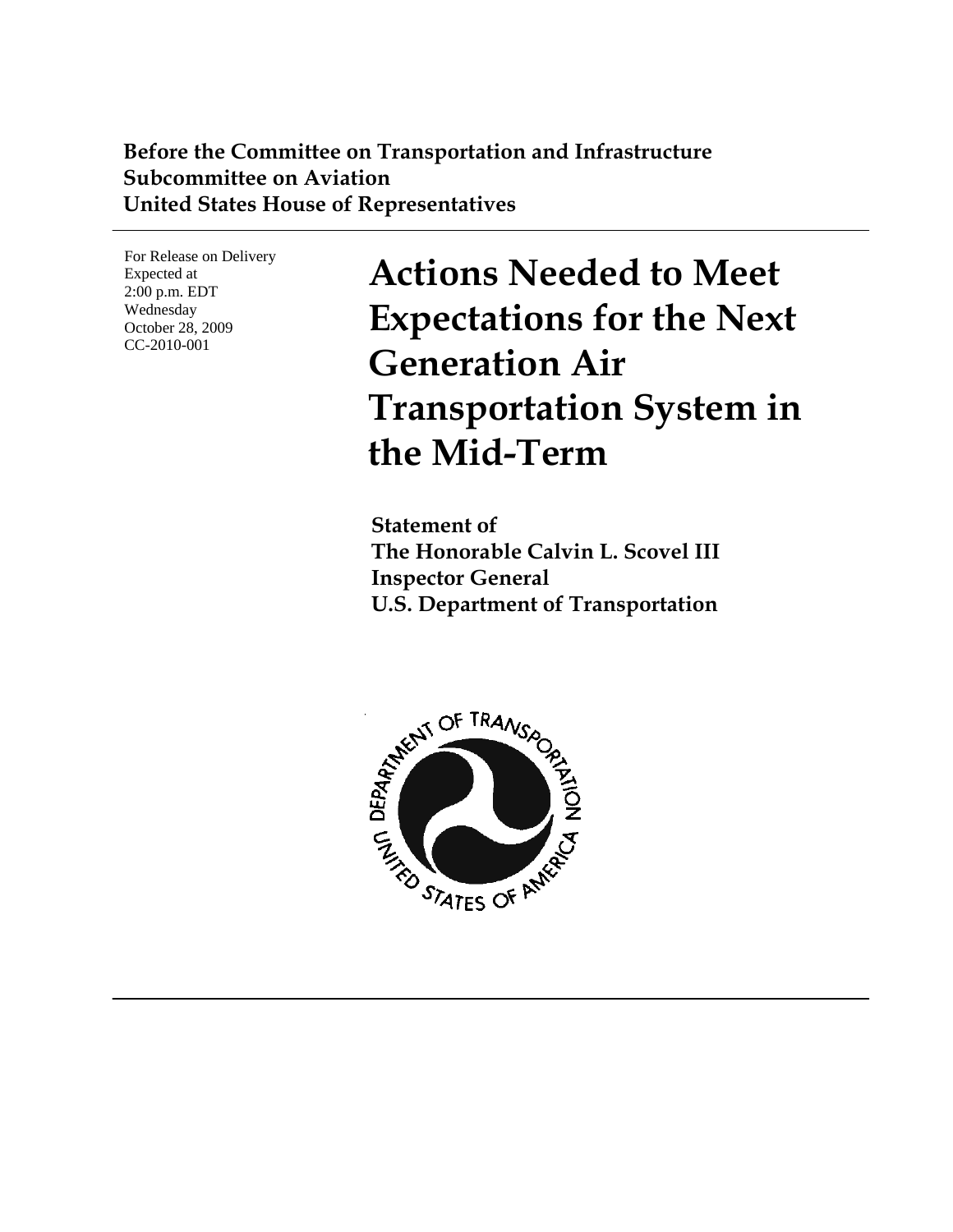Chairman Costello, Ranking Member Petri, and Members of the Subcommittee:

We appreciate the opportunity to testify today on the Federal Aviation Administration's (FAA) Next Generation Air Transportation System (NextGen). As you know, NextGen represents a transition from a ground-based air traffic control system to a satellite-based air traffic management system. When fully implemented, NextGen is expected to significantly enhance capacity, reduce delays, and provide economic and environmental benefits through reductions in carbon emissions, fuel consumption, and noise.

NextGen is a high-risk effort involving multi-billion dollar investments by both FAA and industry. The problems we have reported on with NextGen prompted us to identify NextGen as one of the Department's top challenges. Last month, an  $RTCA<sup>1</sup>$  $RTCA<sup>1</sup>$  $RTCA<sup>1</sup>$ task force reported its findings on NextGen and made a number of recommendations on what FAA needs to achieve in the near- and mid-term—actions that FAA endorsed and are consistent with our work.

Today, I will discuss three areas: (1) challenges FAA faces in transitioning to NextGen in the near- and mid-term, (2) observations on the findings in the task force's report, and (3) actions needed now for the advancement of NextGen goals.

In summary, the cost, schedule, and benefits for NextGen are uncertain. Our work shows that a number of operational and management issues must be addressed to successfully transition to NextGen and implement task force recommendations. The findings of the task force are not only consistent with our work but also identify several new areas that will require FAA's attention, including adjustments to current Agency plans and budgets. It is essential that FAA go beyond endorsing the task force's recommendations and develop plans to initiate action, make corresponding

<span id="page-1-0"></span><sup>1</sup> Organized in 1935 as the Radio Technical Commission for Aeronautics, RTCA, Inc., is a private, not-forprofit corporation that develops consensus-based recommendations regarding communications, navigation, surveillance, and air traffic management (CNS/ATM) system issues. It functions as a Federal Advisory Committee.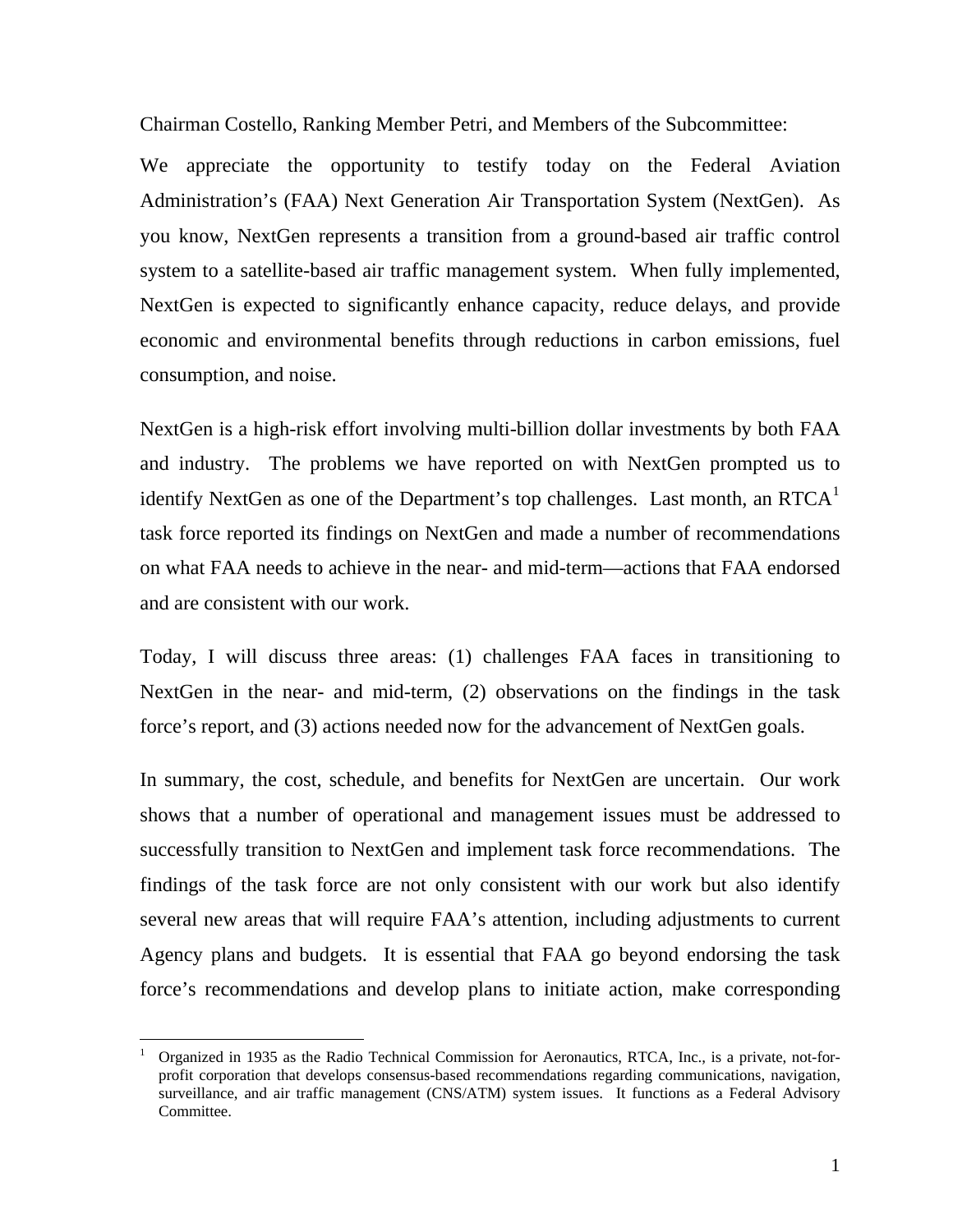changes to budgets and plans, and develop metrics for assessing progress and measuring benefits.

I will discuss these issues in further detail.

# **OPERATIONAL AND MANAGEMENT CHALLENGES MUST BE ADDRESSED TO SUCCESSFULLY TRANSITION TO NEXTGEN**

Over the past year, we have identified a number of operational and management challenges FAA faces in implementing NextGen. A top priority will require making fundamental changes in how FAA implements new navigation procedures—Area Navigation (RNAV) and Required Navigation Performance (RNP)—which are key to achieving NextGen's benefits.<sup>[2](#page-2-0)</sup> We also identified major management issues that need to be addressed, such as establishing firm requirements that can translate into cost and schedule baselines for NextGen capabilities and revamping the agency's Acquisition Management System. Until these challenges are addressed, FAA will be unable to effectively manage NextGen or implement task force recommendations.

#### **Maximizing RNAV and RNP Benefits**

As we noted in July 2009, several areas require sustained management attention to get RNAV and RNP navigation procedures on track and ultimately achieve the expected economic and environmental benefits of NextGen.

First, we reported that air carriers have not widely used the new RNP procedures, which rely heavily on laying RNP routes over existing routes. While this approach has allowed the agency to meet its annual RNP production goals, they do not

<span id="page-2-0"></span> $\overline{a}$ 2 RNAV is a method of navigation in which aircraft use avionics, such as Global Positioning Systems, to fly any desired flight path without the limitations imposed by ground-based navigation systems. RNP is a form of RNAV that adds on-board monitoring and alerting capabilities for pilots; thus, allowing aircraft to fly more precise flight paths.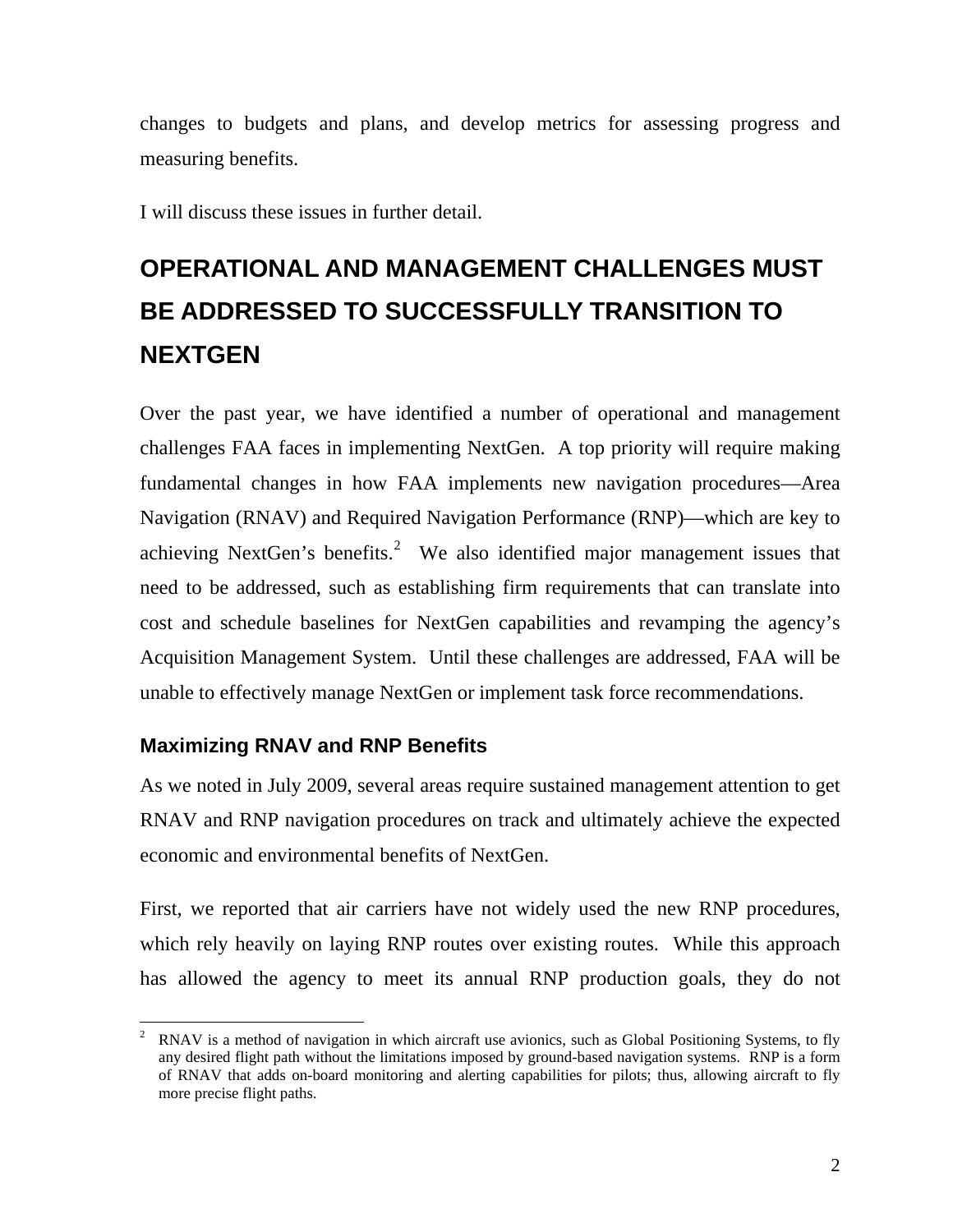maximize the benefits that can be achieved through RNP procedures. Further, FAA does not track data that would allow it to determine which RNP procedures are being used and why. In addition, we found that out-of-date air traffic policies on how to use the new procedures at airports with parallel runways have precluded their use. For example, absent updated policies, controllers at the Hartsfield-Jackson Atlanta International Airport have yet to clear an aircraft for landing using the 10 RNP procedures FAA implemented in May 2007.

We also reported that continuing operational concerns and insufficient training for controllers and pilots have limited the use of RNAV/RNP procedures at some airports. For example, at the Dallas/Fort Worth International Airport, pilots have used incorrect RNAV departure waypoints and flown off the correct flight path. To mitigate this problem, FAA developed a process for pilots to read back the runway assignment and first waypoint before taking off. While the process was implemented at Dallas Fort Worth on June 1, 2009, NAS-wide implementation is pending completion of a further safety study.

In addition, we noted that FAA has not clearly defined the role non-government third parties will play in developing RNAV/RNP procedures,<sup>[3](#page-3-0)</sup> and FAA program officials and airlines disagree on the extent to which third parties should be used. FAA does not plan to use third parties to help speed the adoption of RNP procedures for NextGen. However, industry representatives are skeptical of FAA's ability to deliver the more complex procedures in a timely manner and continue to believe third parties could help speed up the adoption of quality RNP procedures.

Moreover, FAA's use of third parties to develop public procedures may not present a sound business case. Third parties have not developed these in the past, and the extent to which air carriers will hire them to do so is still unknown. It will depend on

<span id="page-3-0"></span><sup>3</sup> In 2007, FAA entered into agreements with two third parties to design, integrate, test, and validate public RNP procedures.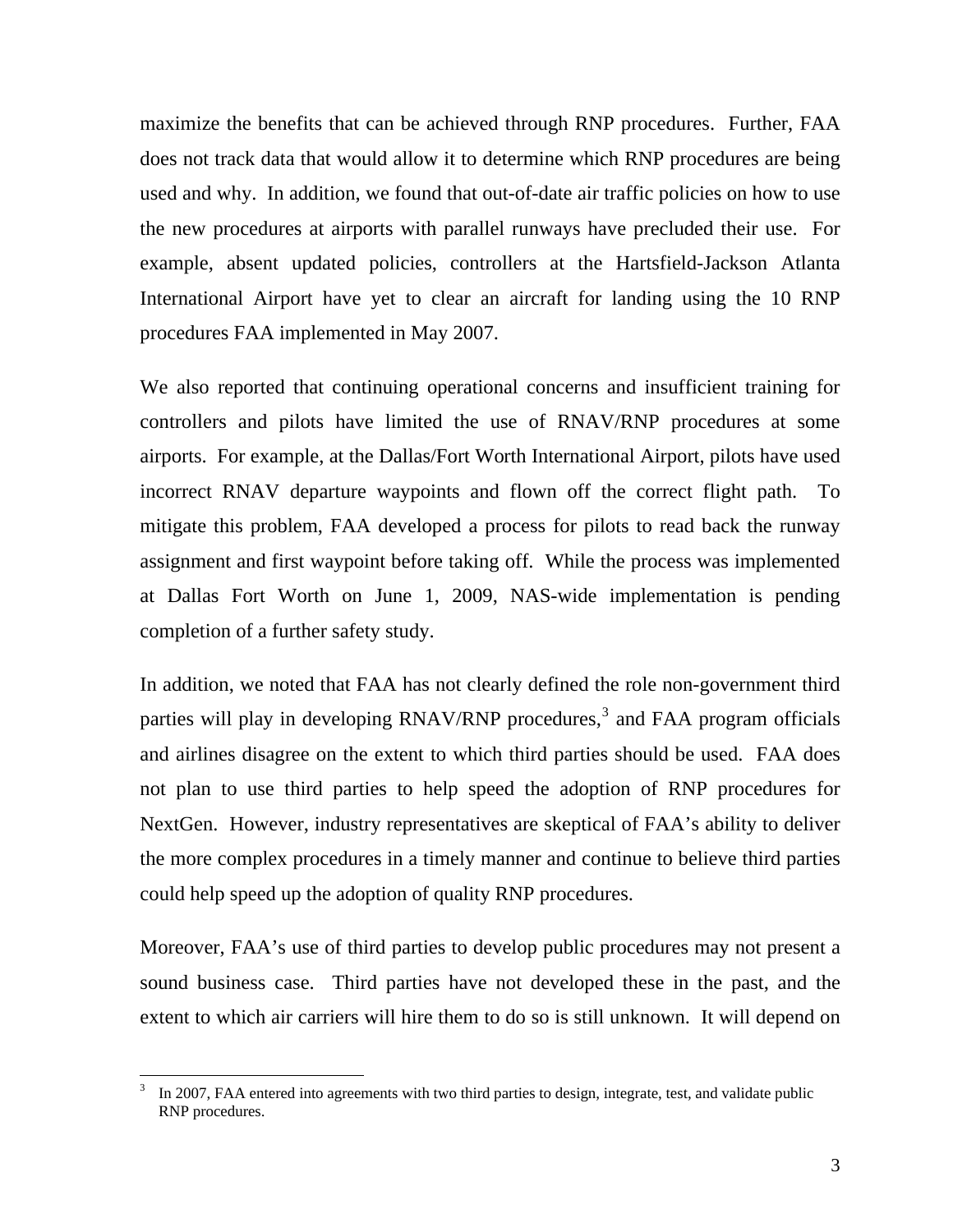whether air carriers believe it is cost beneficial to pay third parties to develop public procedures, which could potentially benefit their competitors. Third-party development of special procedures, which are tailored to the requesting airline's specific needs, also presents challenges. Historically, FAA has approved special procedures on a limited, case-by-case basis. RNAV/RNP program officials are concerned that air carriers will increasingly request third parties to develop special procedures—rather than rely on FAA's public procedures—further increasing the complexity of airspace management and the workload of air traffic controllers.

### **Making Business and Management Decisions to Move from Planning to Implementation in the Mid-Term**

FAA's transition from planning to implementation of NextGen will be difficult. Based on our reviews of FAA plans and discussions with agency officials and stakeholders, we have identified five business and management issues that must be addressed to reduce implementation risks.

*First, FAA must continue to refine the NextGen mid-term architecture, establish requirements, and make decisions about new and existing systems.* In response to a recommendation we made last year, FAA is developing a general blueprint for the 2018 time frame, which highlights more than 340 key decisions that must be made to reach this mid-point milestone. A number of these decisions involve existing programs that will serve as "platforms" for NextGen and, as such, must be made in the next 2 years. Modifications to existing systems, including the \$2.1 billion Enroute Automation Modernization  $(ERAM)^4$  $(ERAM)^4$  effort, are expected to cost billions of dollars. It is less certain today than it was when we testified in March 2009 how FAA will realize NextGen's capabilities. For example:

<span id="page-4-0"></span><sup>4</sup> ERAM a \$2.1 billion program that provides new hardware and software for facilities that manage highaltitude traffic, and is a linchpin for the NextGen system. ERAM is expected to serve as a foundation for NextGen, so any schedule delays will affect the pace of introducing new capabilities.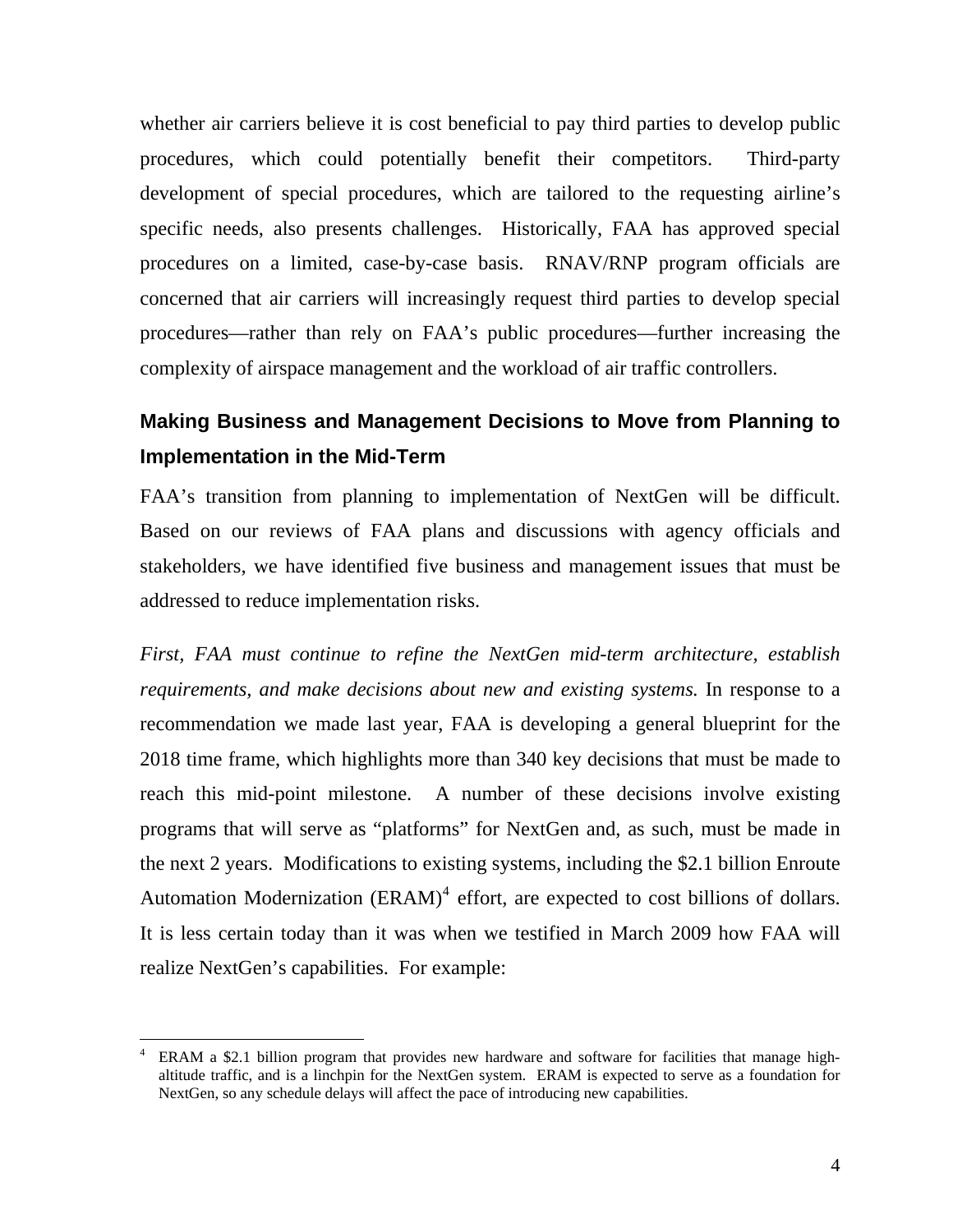- FAA has been slow to make decisions outlined in its NextGen Mid-term Enterprise Architecture. Of the 51 decision points targeted for fiscal year 2009, FAA only made 11 decisions, including 6 of 13 considered as high priority. For example, FAA made decisions for proceeding with a satellitebased precision landing system and navigation aids to support RNAV/RNP. However, FAA did not make decisions for enhancing an existing traffic flow management system or a new program for metering air traffic to increase arrivals and departures at high-density airports.
- FAA is still working on a "gap analysis" of the current system and the vastly different NextGen. FAA's analysis thus far shows that major gaps exist with respect to automation—new capabilities that will allow controllers to better manage traffic. According to FAA, it may take an additional 1<sup>1</sup>/<sub>2</sub> to 2 years from now to develop requirements for the mid-term.
- $\bullet$  An analysis<sup>[5](#page-5-0)</sup> sponsored by FAA's Joint Planning and Development Office indicates that NextGen capabilities originally planned for 2025 could cost the Government and airspace users several times the current projected cost estimate of \$40 billion. Further, it is likely that some of NextGen's advanced automated air and ground capabilities will not be implemented until 2035 or later.

*Second, FAA needs to assess the safety of new systems and procedures*. A key transition issue for NextGen is determining whether throughput at already congested airports can be increased. This is particularly important for airports with complex runway configurations, including closely spaced parallel or converging/intersecting runways. Updated safety assessments are also needed to ensure unanticipated hazards are not introduced, particularly during periods of low visibility. Another safety

<span id="page-5-0"></span> $\overline{a}$ 5 The analysis—is referred to as the NextGen portfolio or "trade space" analysis. The analysis began in October 2008, and interim results were available in May 2009. FAA is continuing to update and revise the analysis.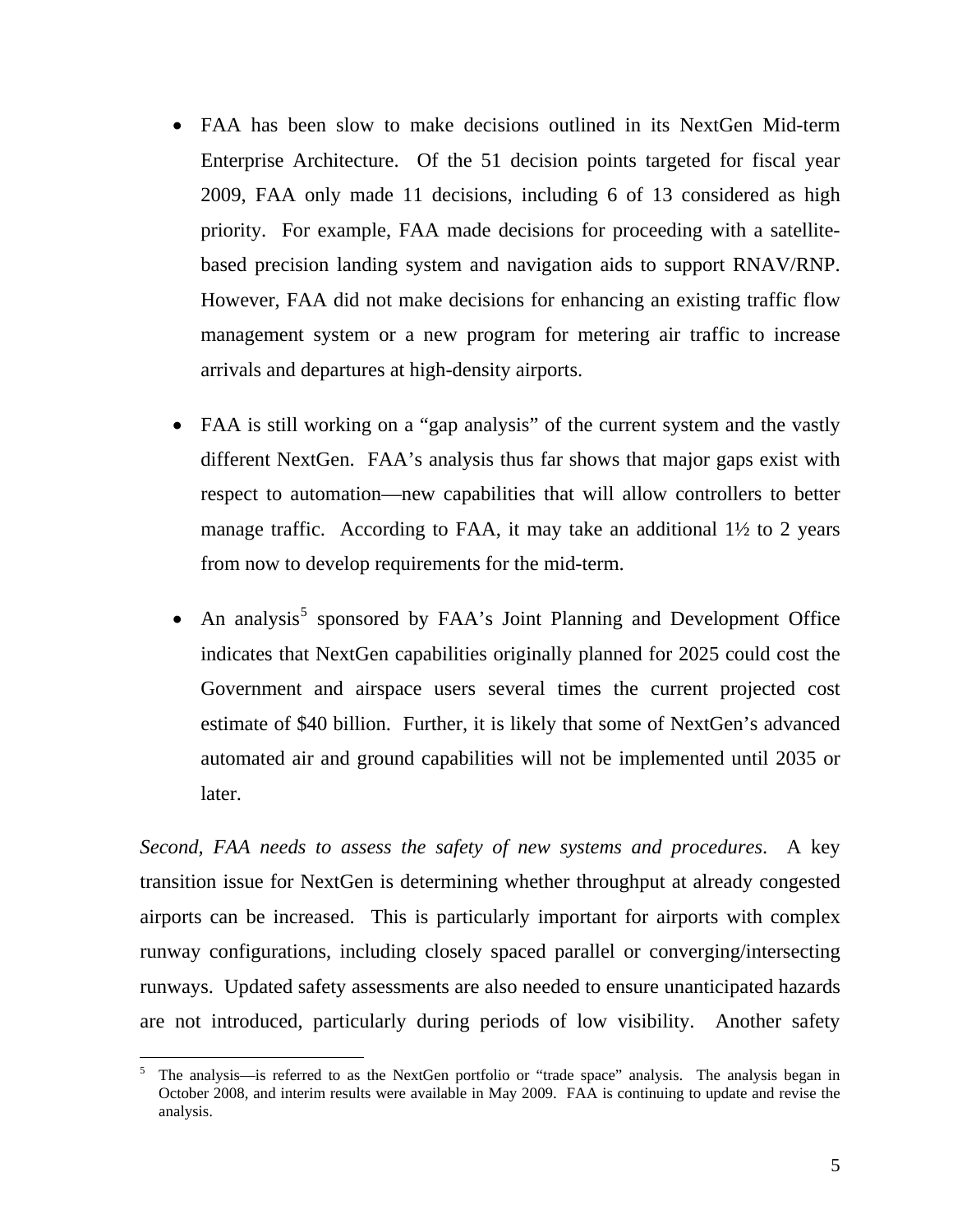concern involves the impact of "mixed equipage" where controllers will be expected to manage aircraft with different capabilities and procedures. Assessing and addressing the impacts of mixed equipage are important for several mid-term efforts, including RNAV/RNP, data link communications for controllers and pilots, and Automatic Dependent Surveillance-Broadcast (ADS-B).<sup>[6](#page-6-0)</sup> As such, FAA needs to develop plans to mitigate differences with aircraft equipage, including developing effective training for controllers and pilots and adjusting existing air traffic control systems. FAA may also have to segregate specific airspace for properly equipped aircraft.

*Third, FAA must manage NextGen capabilities as portfolios.* This is important because several systems, new procedures, and airspace changes funded through different accounts will be required to work together to deliver benefits. For example, to increase airport arrival rates, new procedures, changes to controller systems (in facilities that manage high-altitude flights and airspace in the vicinity of airports), and adjustments to airspace will be required. However, our work as well as an FAA study<sup>[7](#page-6-1)</sup> point out, FAA's Acquisition Management System<sup>[8](#page-6-2)</sup> was not designed for managing NextGen investments as portfolios. Rather, FAA's acquisition system focuses on baselines and specific capital programs—not a collection of investments. To effectively manage multiple NextGen efforts, FAA must follow through on its plans to modify its system and clearly assign responsibility, authority, and accountability for mid-term initiatives in its NextGen Implementation Plan.

*Fourth, FAA must assess its ability to implement multiple capabilities in a given time period and identify and address critical interdependencies*. NextGen's new systems and procedures create extraordinary integration challenges. While FAA has taken

<span id="page-6-0"></span><sup>6</sup> ADS-B is a surveillance system that uses information from satellite-based systems to identify and track aircraft positions. 7

<span id="page-6-2"></span><span id="page-6-1"></span><sup>&</sup>lt;sup>7</sup> "Independent Assessment of FAA Acquisition Management System," April 22, 2008.

<sup>&</sup>lt;sup>8</sup> FAA's Acquisition Management System is the policies and procedures the Agency relies on to make major investments.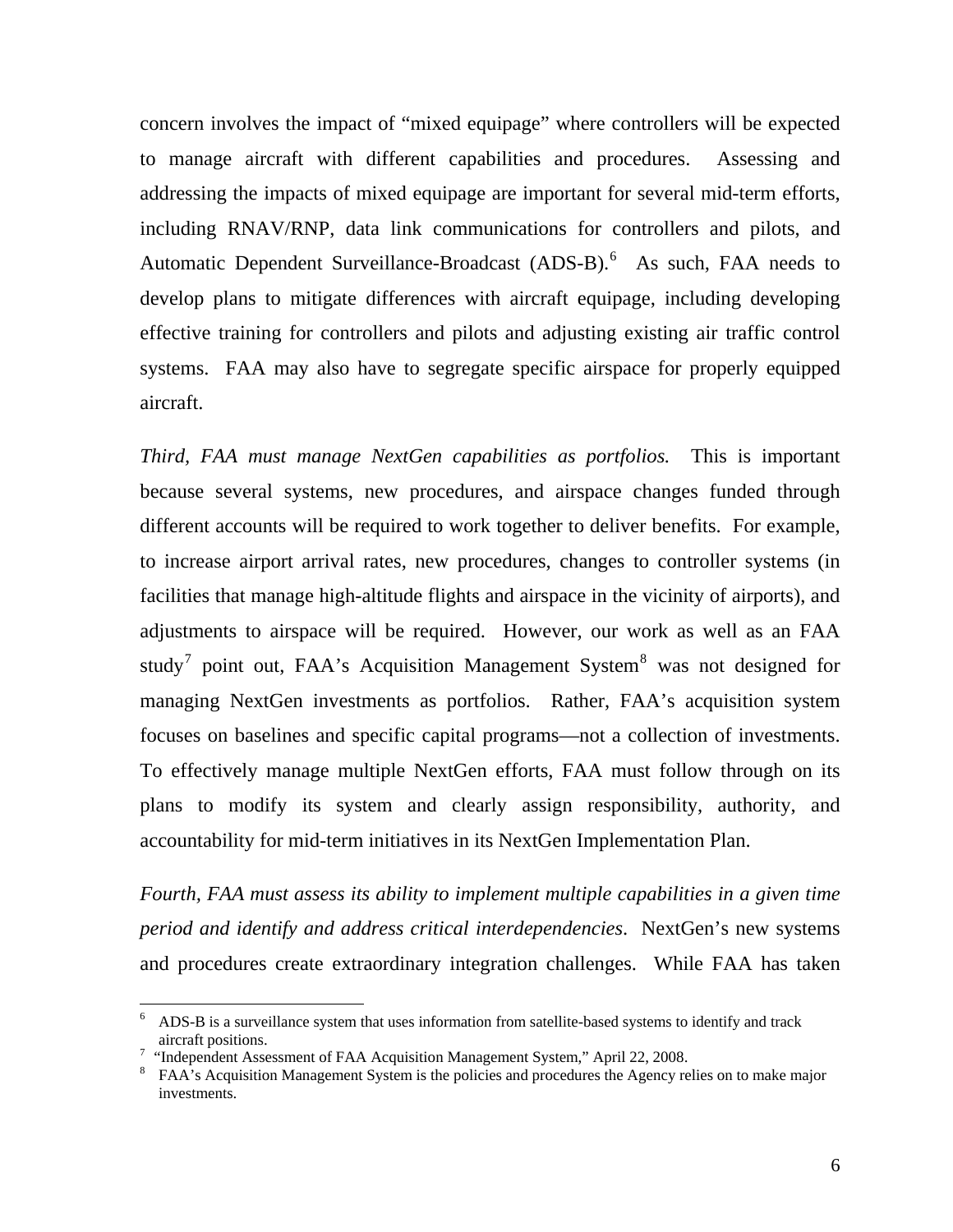some action to avoid complex integration issues, FAA and stakeholders need a firm understanding of the interdependencies between systems, procedures, and training programs needed to deliver NextGen capabilities. This is important given the fact that approximately one-third of the controller workforce is composed of controllers in training. Since 2004, we have issued a series of reports focusing on FAA's programs for developing the next generation air traffic controller workforce.<sup>[9](#page-7-0)</sup> FAA is taking steps to address our concerns, such as appointing a national director for training; however, FAA lacks up-to-date programs to train controllers on new capabilities, such as how to manage RNP equipped aircraft. FAA and the industry need to establish realistic transition benchmarks that point to when new training (for controllers and pilots), equipment (new avionics and ground systems), and procedures need to be in place at specific locations.

*Finally, FAA needs to secure the necessary skill sets and expertise to execute NextGen.* In response to a recommendation we made in February 2007, FAA commissioned the National Academy of Public Administration (NAPA) to assess the skill sets needed for NextGen implementation. In its September 2008 report, NAPA identified 26 competencies where FAA lacks both the skills and capabilities to execute NextGen.<sup>[10](#page-7-1)</sup> These include program management, software development, contract administration, and systems engineering with an understanding of human factors considerations. FAA has identified an additional 175 staff positions that it plans to fill in 2009 and another 162 positions for 2010 to address identified skill requirements to support NextGen.

<sup>9</sup> Over the next decade, FAA plans to hire and train nearly 15,000 new controllers to replace those who are

<span id="page-7-1"></span><span id="page-7-0"></span>retiring, 10 Report by a panel of the National Academy of Public Administration, "Identifying the Workforce to Respond to a National Imperative - The Next Generation Air Transportation System (NextGen)," September 2008.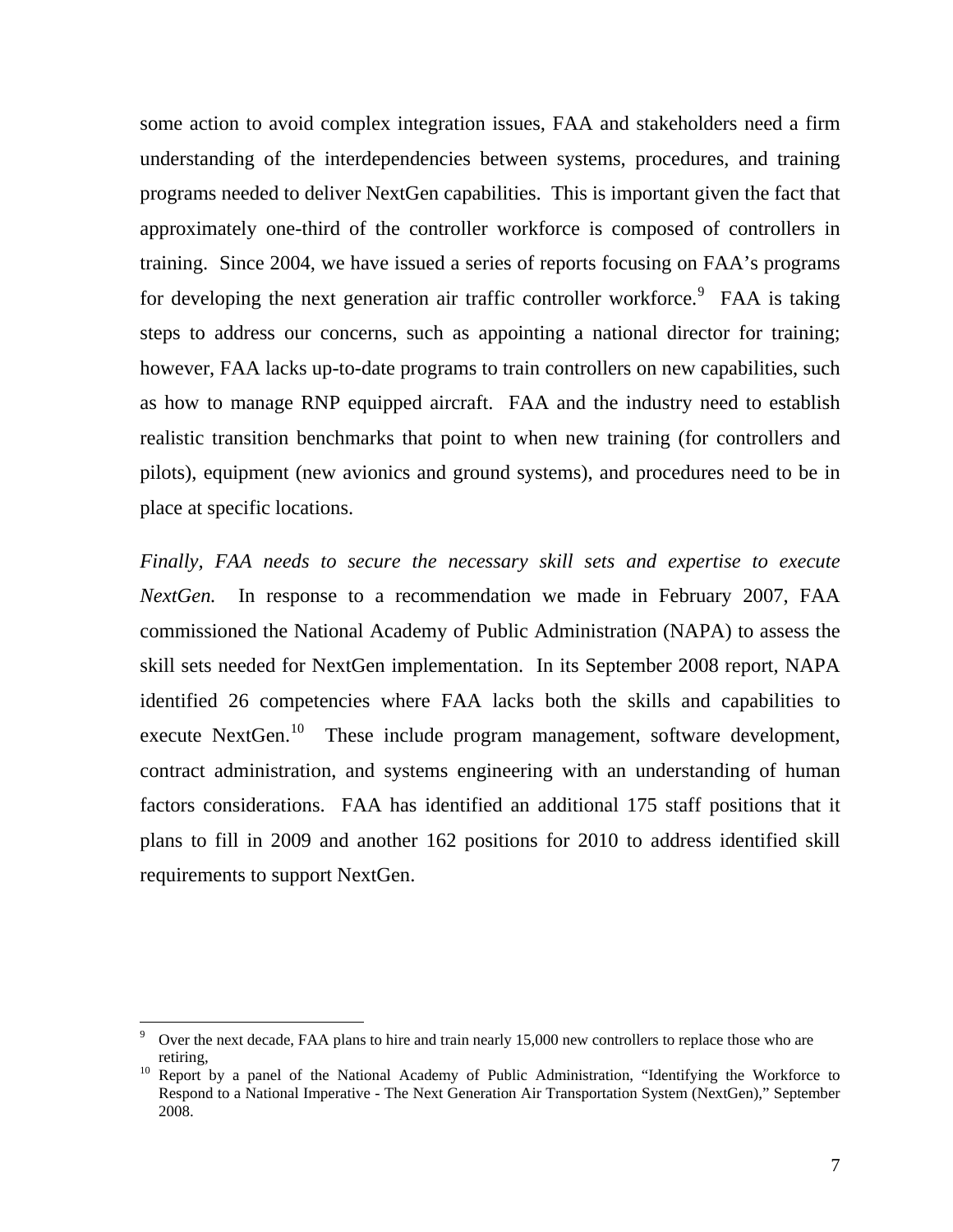## **RTCA TASK FORCE FINDINGS UNDERSCORE OUR WORK**

To help chart a course for NextGen, FAA tasked RTCA to forge a consensus on NextGen's top priorities in the mid-term. In September, the task force reported its findings, which emphasized what can be achieved in the next 3 to 5 years. Overall, RTCA's findings and recommendations are consistent with our work and identify additional areas that need attention. RTCA also raises policy questions that decisionmakers will need to address in further detail.

## **Our Findings and Recommendations Cut Across Most RTCA Areas of Concern**

The task force made 28 recommendations to FAA aimed at leveraging equipment already on aircraft and new procedures, enhancing information sharing among FAA and airspace users, and reducing delays in the air and on the ground. The report reflects the industry's perspective and focuses on achieving a rapid return on FAA and industry investments. The task force's report represents the first time stakeholders have committed to near- or mid-term efforts. Table 1 summarizes the task force's recommendations for the mid-term that parallel our work and those that highlight additional areas of concern.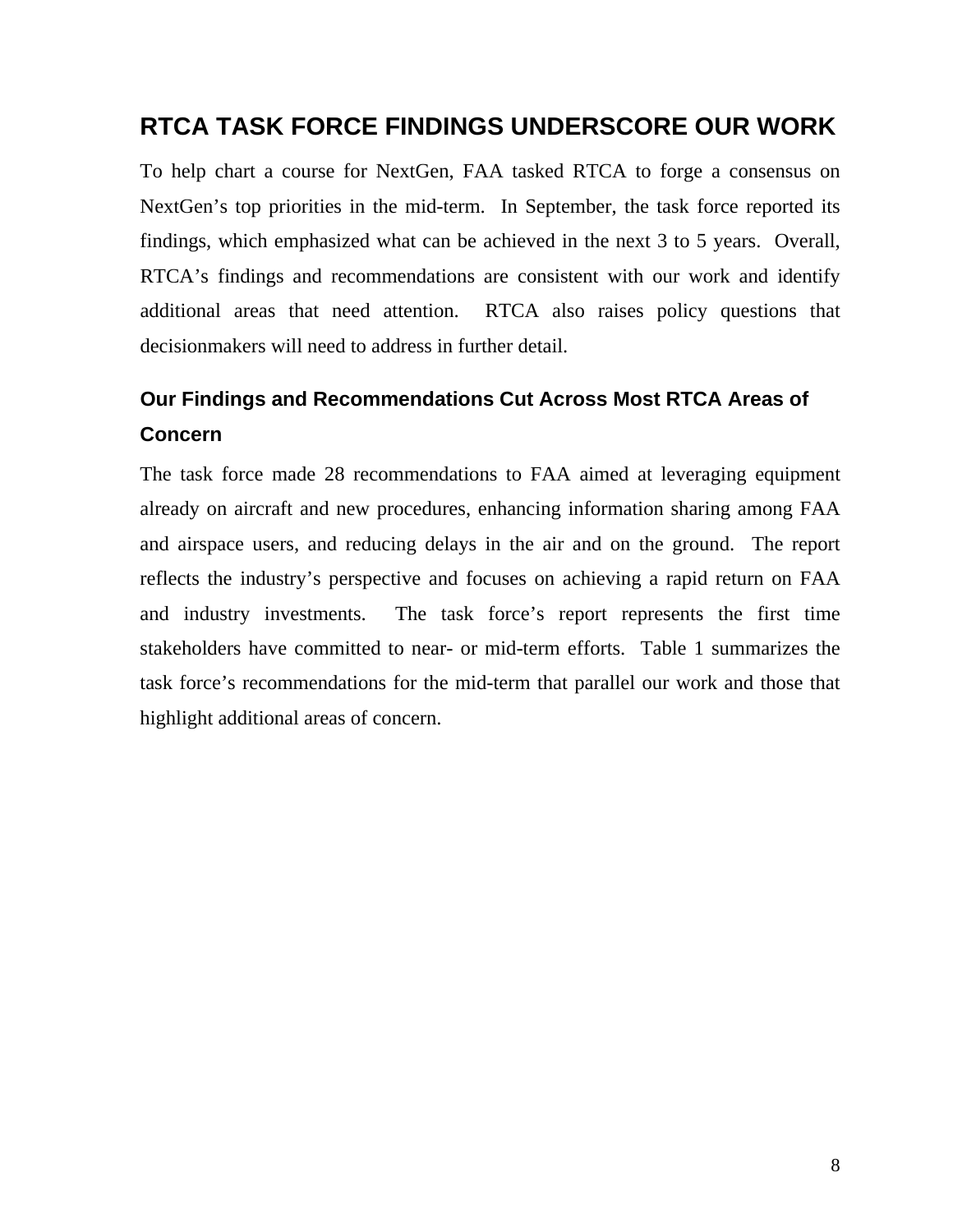*Table 1. Key RTCA Task Force Recommendations for NextGen Mid-Term* 

| <b>Recommended</b><br><b>Capability</b>                | <b>Description</b>                                                                                                                                                                                                                                                         |
|--------------------------------------------------------|----------------------------------------------------------------------------------------------------------------------------------------------------------------------------------------------------------------------------------------------------------------------------|
| <b>Recommendations consistent with OIG conclusions</b> |                                                                                                                                                                                                                                                                            |
| <b>Runway Access</b>                                   | Improve the use of converging or closely spaced runways during low<br>visibility conditions. Candidate airports include JFK, Las Vegas, and<br>Newark.                                                                                                                     |
| Metroplex<br>Airspace                                  | Improve the capacity of airspace that affects multiple airports near<br>large metropolitan areas, including Chicago, New York/New Jersey,<br>and Southern California.                                                                                                      |
| <b>High Altitude</b><br>Cruise                         | Improve high altitude flights by, among other things, increasing the<br>availability of real-time data on the status of airspace used jointly by<br>civilian and military aircraft. The first candidate location is Minneapolis<br>Center.                                 |
| Access to the<br>National<br>Airspace System           | Improve service at smaller airports by implementing more precision<br>approaches and departures as well as expansion of ways to track<br>aircraft in non-radar airspace. Full range of candidate locations is still<br>under development.                                  |
| Additional recommendation made by task force           |                                                                                                                                                                                                                                                                            |
| <b>Airport Surface</b><br>Operations                   | Improve the management of airport taxiways, gates and parking areas<br>by revamping systems for sharing information between FAA, airlines<br>operations centers and airports. Candidate locations include all major<br>airports beginning with the New York area airports. |

Source: OIG Analysis of Task Force Report

Our findings and recommendations cut across four of the five areas RTCA has targeted: runway access, metroplex airspace, high altitude cruise, and access to the national airspace system. For example, the task force places considerable emphasis on the need to shift from the quantity of RNAV/RNP to the quality of the routes that are not overlays of existing procedures. The task force parallels our work on the need to address exactly how various technologies and procedures can unlock congested airports and improve arrival rates under all weather conditions. In addition, the task force emphasized the need to manage NextGen capabilities as portfolios and establish clear lines of authority, responsibility, and accountability. While we recognize the need for an integrated approach, the task force takes it a step further and advocates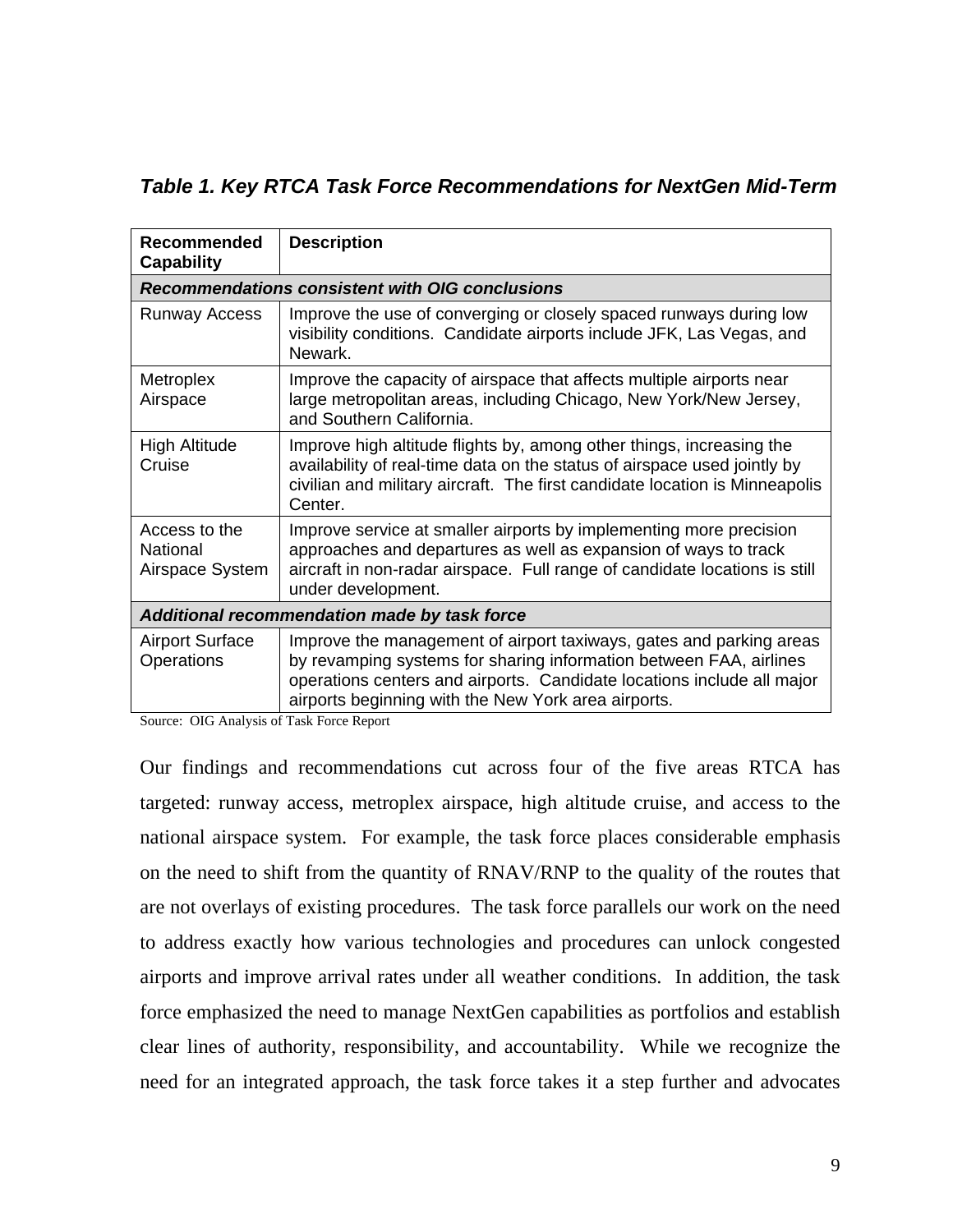such an approach for specific locations. For example, the task force recommends establishing joint FAA/industry "tiger teams" with expertise on controller, pilot, airspace redesign, and safety issues that focus on the quality of procedures at specific airports.

The RTCA findings and recommendations identify a number of new areas for FAA's attention. For example, the task force calls for a major re-evaluation of airport surface operations to enhance use of taxiways, gates, and airport parking areas. FAA's major modernization efforts for airports have historically focused on improving safety, not efficiency. Moreover, the task force calls for the deployment of capabilities at major metropolitan areas or at a regional level rather than just a nationwide deployment of systems.

Implementing RTCA's recommendations will require FAA to adjust budgets and plans, as well as establish milestones for initiatives. In addition, FAA will face other challenges—or barriers—in implementing RTCA's recommendations for NextGen.

- The task force's recommendations focus on first steps—not the full range of technologies in FAA's NextGen plans. As a result, there is still no consensus on major NextGen initiatives—most notably "ADS-B In"<sup>[11](#page-10-0)</sup> and how to achieve the air-to-air benefits of the technology and new cockpit displays. The task force viewed "ADS-B In" as a high cost investment with a very long payback period. As we noted in March 2009, airspace users have raised legitimate concerns about costs and a lack of clearly defined benefits with this new satellite-based technology.
- To implement task force recommendations aimed at better using existing runways, FAA will need to conduct updated safety assessments for using

<span id="page-10-0"></span> $11$  "ADS-B In" refers to the receipt and display of traffic information in the cockpit allowing pilots to "see and avoid" other aircraft operating in their proximity. This is where the most benefits from ADS-B are expected, particularly with respect to enhancing capacity at congested airports. However, to use it, it requires a cockpit display. This display would also allow pilots to make better use of runways in bad weather.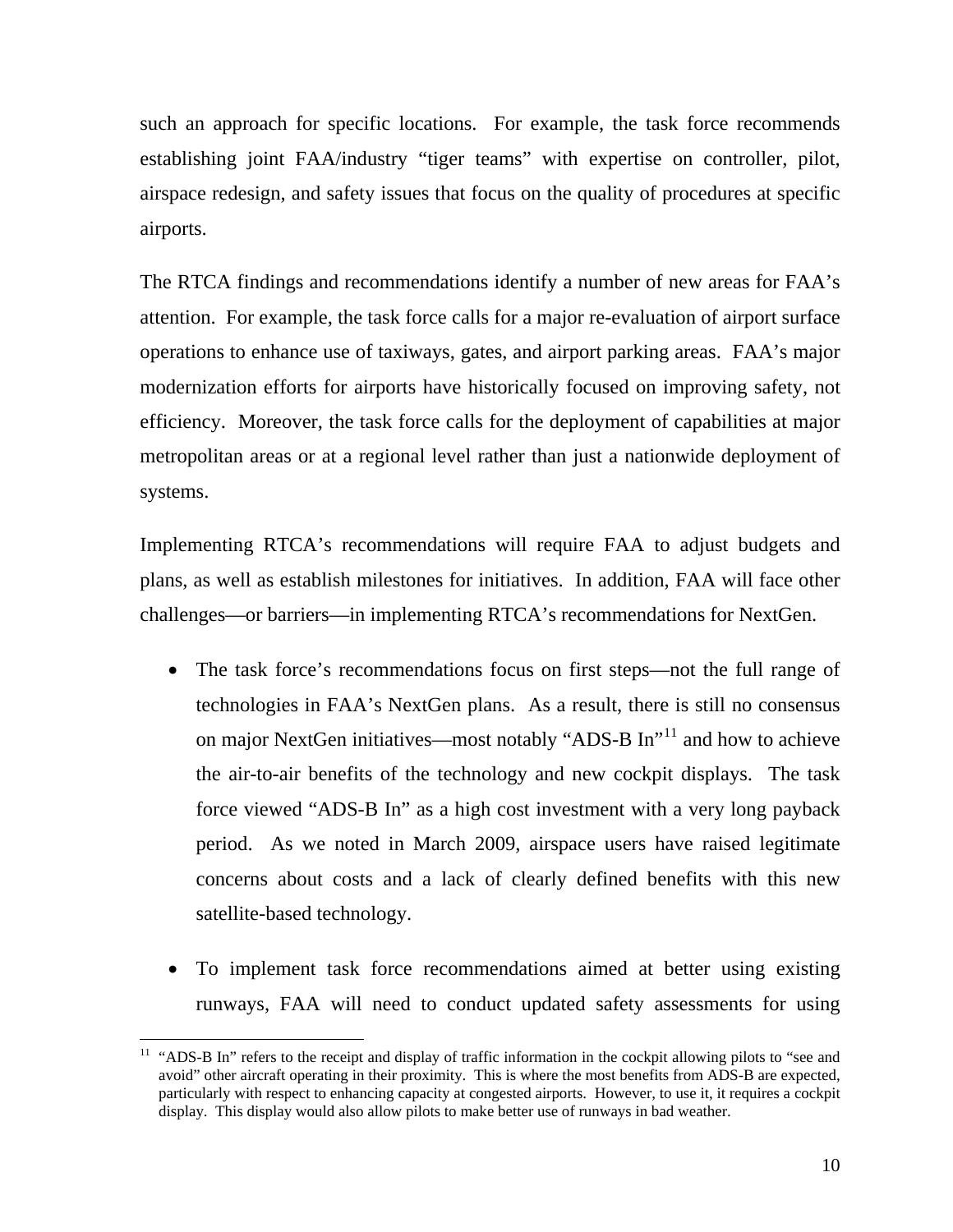complex runway configurations including, closely spaced and parallel runways at Dallas/Love, JFK, and Minneapolis St. Paul airports.

 FAA also needs to address longstanding concerns about terminal modernization—the equipment controllers rely on to manage aircraft in the vicinity of airports. For example, software enhancements will be needed to allow controllers to merge and space aircraft to maximize the benefits of RNAV/RNP. However, FAA has only begun planning and developing requirements and therefore, these improvements have not been baselined. Without making adjustments to terminal systems, FAA will not be able to maximize benefits for RNAV/RNP and ease capacity constraints in airspace surrounding major metropolitan areas.

#### **RTCA Recommendations Focus Attention on NextGen Policy Questions**

To implement its recommendations for the near-term, RTCA assumed that government sources of funding would not be forthcoming. However, the task force report noted that incentives would be needed to advance NextGen, and discussed several alternatives, such as providing financial incentives possibly in the form of low-interest loans, direct subsidies for equipment, or income tax credits. The concept of a "NextGen Equipage Bank" was also discussed along with technologies that could be considered for financial assistance. However, the task force did not answer how much money would be needed or when.

Whether incentives should be used is a policy decision for Congress. However, there needs to be a clear understanding of exactly how the incentives would be used, especially since FAA has not finalized the requirements for key capabilities, such as the satellite-based systems for surveillance and new cockpit displays. A full consideration of the strengths and weaknesses of various incentives as well as their timing and potential impact is critical. Cost sharing arrangements have merit because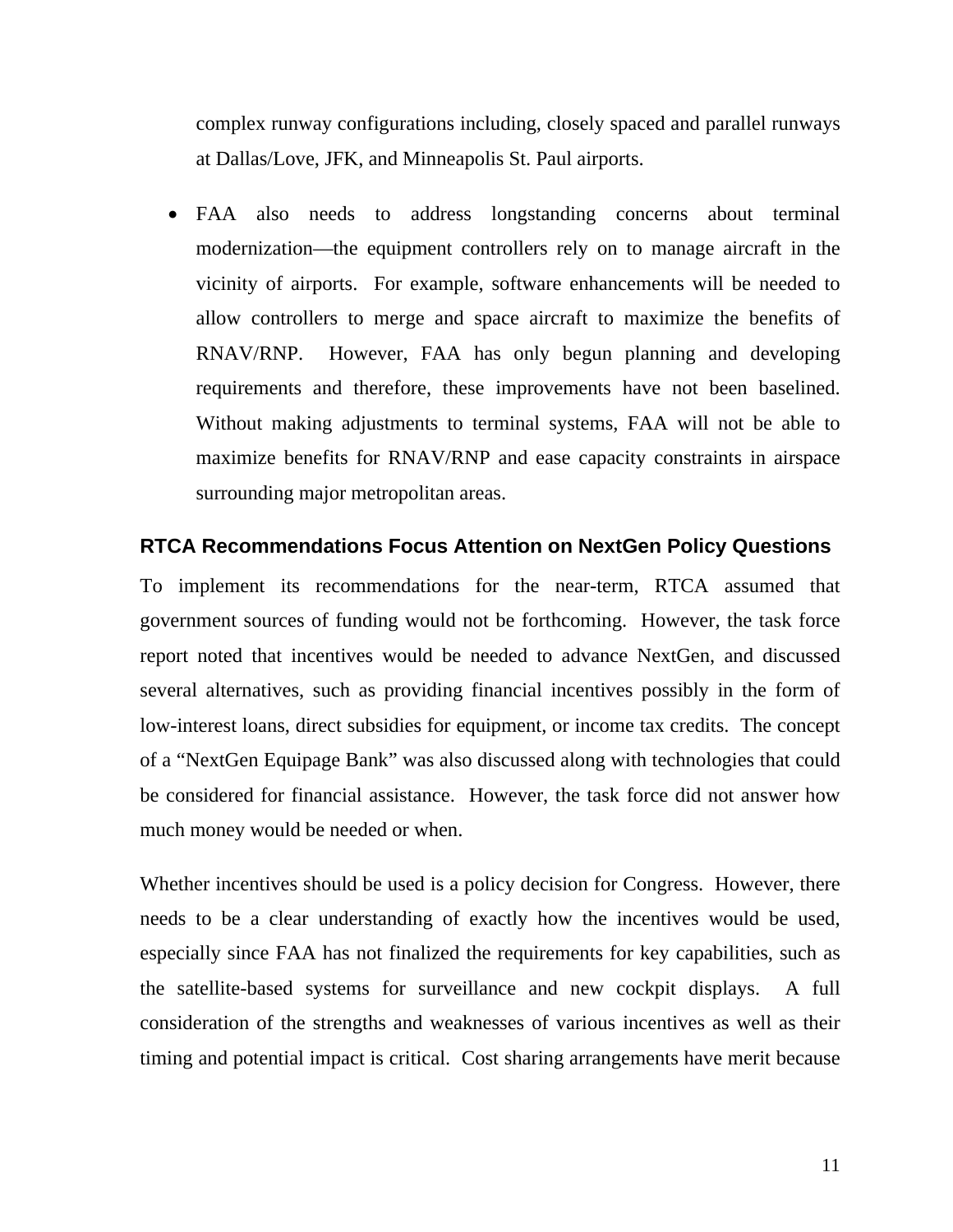risks are shared between Government and industry. If incentives are used, they must be properly designed to achieve their objectives at a minimal cost to taxpayers.

A related policy concern focuses on a proposed "best-equipped, best-served" concept as a way to advance NextGen. The concept, first mentioned in FAA's January 2009 NextGen Implementation Plan, gives preferential treatment to airspace users equipped with new systems. Historically, however, FAA's policy for providing air traffic control services has been "first come, first served." A best-equipped, best-served policy would, therefore, represent a significant change to how traffic is managed. The details of such a policy would need to be developed to ensure equity among users and implementation at specific locations.

# **ACTIONS NEEDED TO SET REALISTIC EXPECTATIONS FOR NEXTGEN**

NextGen is an important initiative to enhance capacity, reduce delays, and fundamentally change the way air traffic is managed in the United States. Yet, the costs, benefits, and milestones for the mid-term remain uncertain. Our work shows that FAA has not fully laid the groundwork for key capabilities, such as RNAV/RNP, or established firm requirements for existing or new acquisitions that can translate into reliable cost and schedule baselines.

A considerable level of oversight is needed for NextGen. At the request of the Chairman and Ranking Member, we will monitor FAA's progress in responding to the task force's recommendations and corresponding impacts on Agency budgets and plans. There are several actions needed now to set realistic expectations for NextGen. Specifically, FAA must

 develop plans to initiate action and establish a 5-year funding profile for the NextGen mid-term;